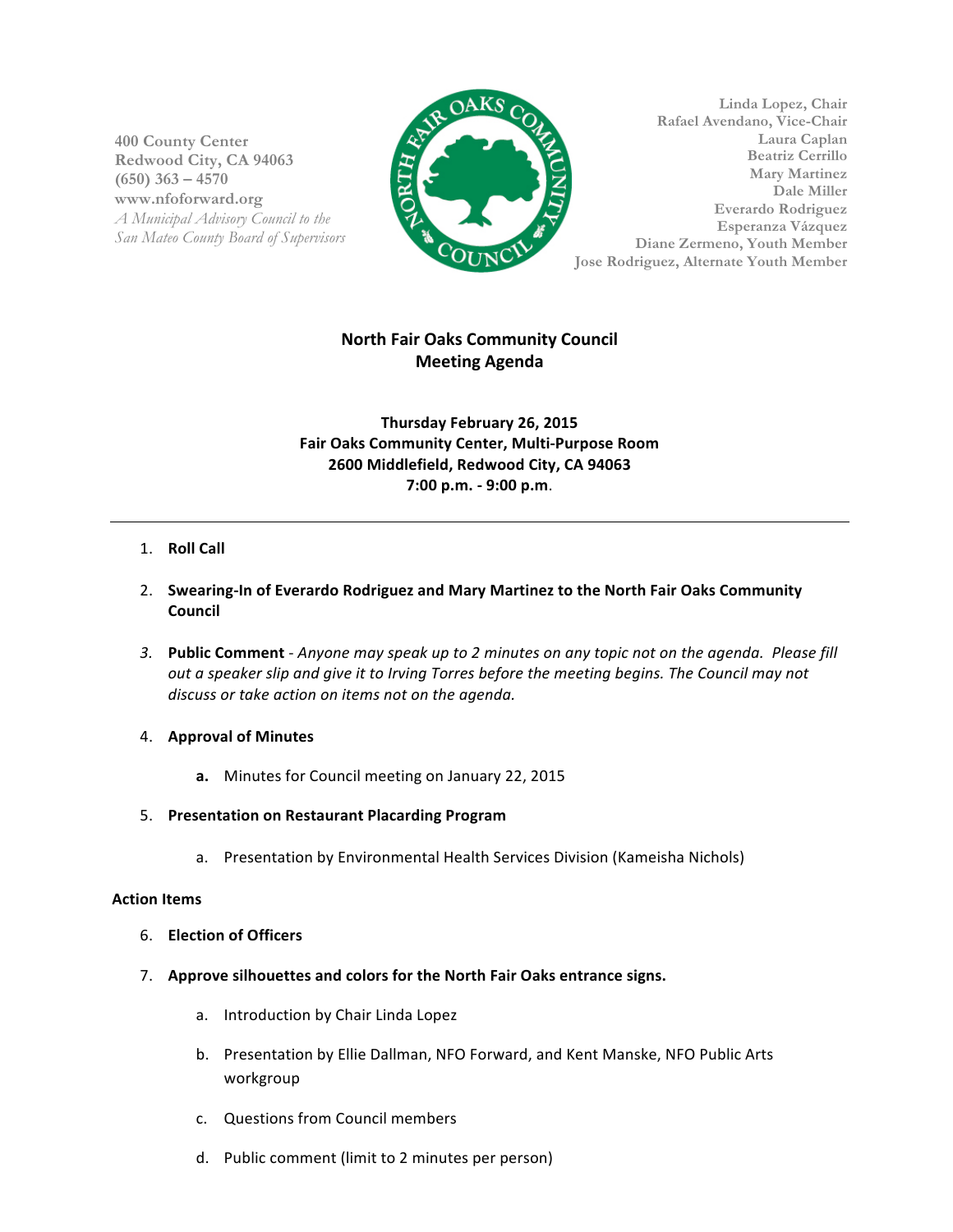e. Council Action

#### **Reports to Council**

- 8. Supervisor's Report Supervisor Warren Slocum
- 9. Parks Department Marlene Finley
- 10. Public Works Ann Stillman
- 

11. NFO Forward Report **Ashley Quintana** and Ellie Dallman and Ellie Dallman

#### 12. Council Member Reports

- a. Diane Zermeno and Jose Rodriguez-Youth Report
- b. Update report on NFOCC 2015 Initiatives:
	- Illegal Dumping
	- CSA-8 Reserve Appropriation
	- Middlefield Redesign
	- Council Development
	- Community Issues/Dialogues
	- NFO Community Plan

#### 13. Adjournment

## **Next Study Session Meeting:**

March 19, 2015 at 7:00 p.m. Fair Oaks Community Center, Multi-Purpose Room 2600 Middlefield, Redwood City, CA

#### **Next Council Meeting:**

March 26, 2015 at 7:00 p.m. Fair Oaks Community Center, Multi-Purpose Room 2600 Middlefield, Redwood City, CA